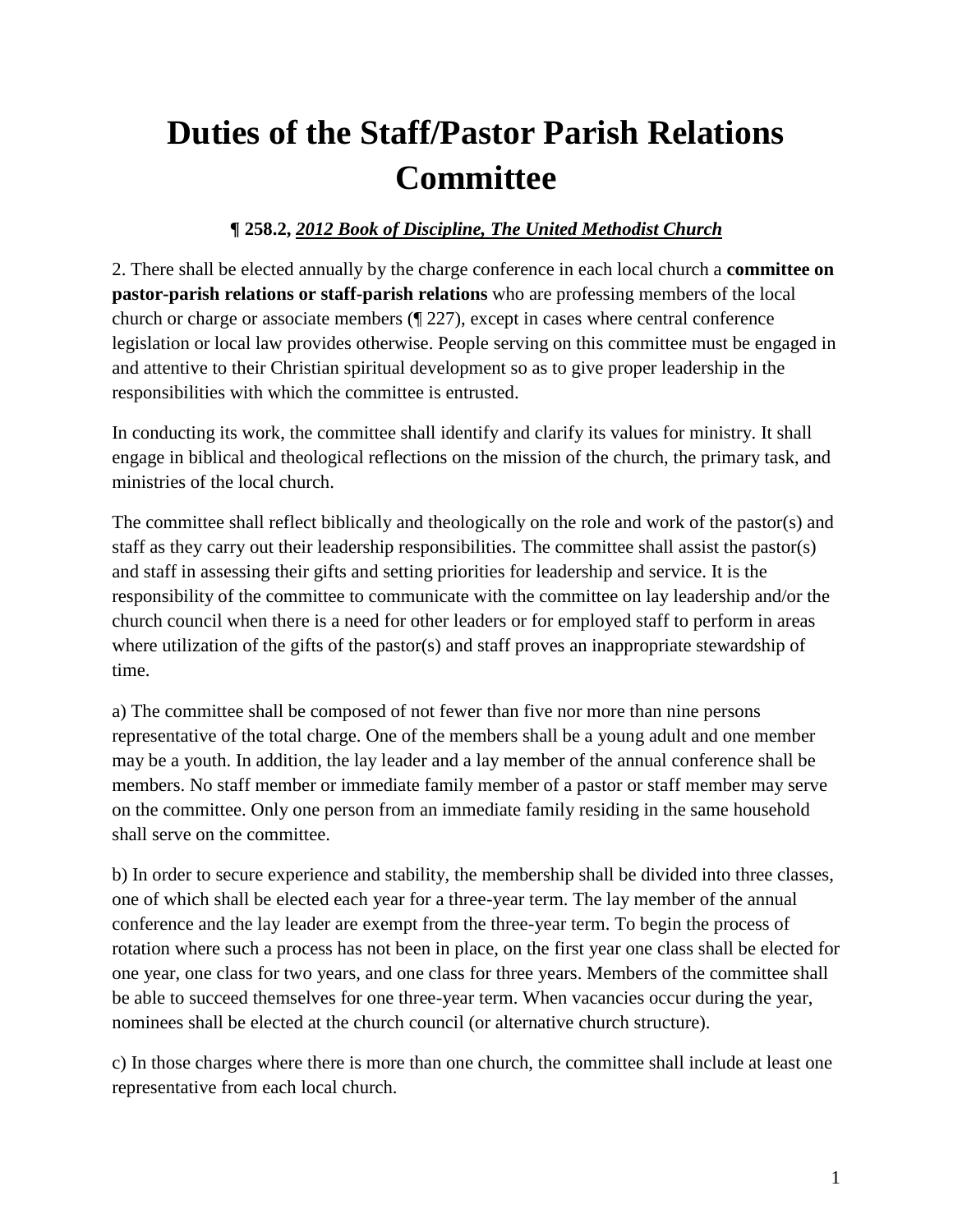d) The committees on pastor-parish relations of charges that are in cooperative parish ministries shall meet together to consider the professional leadership needs of the cooperative parish ministry as a whole.

e) The committee shall meet at least quarterly. It shall meet additionally at the request of the bishop, the district superintendent, the pastor, any other person accountable to the committee, or the chairperson of the committee. The committee shall meet only with the knowledge of the pastor and/or the district superintendent. The pastor shall be present at each meeting of the committee on pastor-parish relations or staff-parish relations except where he or she voluntarily excuses himself or herself.

The committee may meet with the district superintendent without the pastor or appointed staff under consideration being present. However, the pastor or appointed staff under consideration shall be notified prior to such meeting with the district superintendent and be brought into consultation immediately thereafter.

The committee shall meet in closed session, and information shared in the committee shall be confidential.

f) In the event that only one congregation on a charge containing more than one church has concerns it wishes to share, its member(s) in the committee may meet separately with the pastor or any other person accountable to the committee or the district superintendent, but only with the knowledge of the pastor and/or district superintendent.

g) The duties of the committee shall include the following:

(1) To encourage, strengthen, nurture, support, and respect the pastor(s) and staff and their family(s).

(2) To promote unity in the church(es).

(3) To confer with and counsel the pastor(s) and staff on the matters pertaining to the effectiveness of ministry; relationships with the congregation; conditions that may impede the effectiveness of ministry; and to interpret the nature and function of the ministry.

(4) To confer with, consult, and counsel the pastor(s) and staff on matters pertaining to priorities in the use of gifts, skills, and time and priorities for the demands and effectiveness of the mission and ministry of the congregation.

(5) To provide evaluation at least annually for the use of the pastor(s) and staff in an ongoing effective ministry and for identifying continuing educational needs and plans.

(6) To communicate and interpret to the congregation the nature and function of ministry in The United Methodist Church regarding open itinerancy, the preparation for ordained ministry, and the Ministerial Education Fund.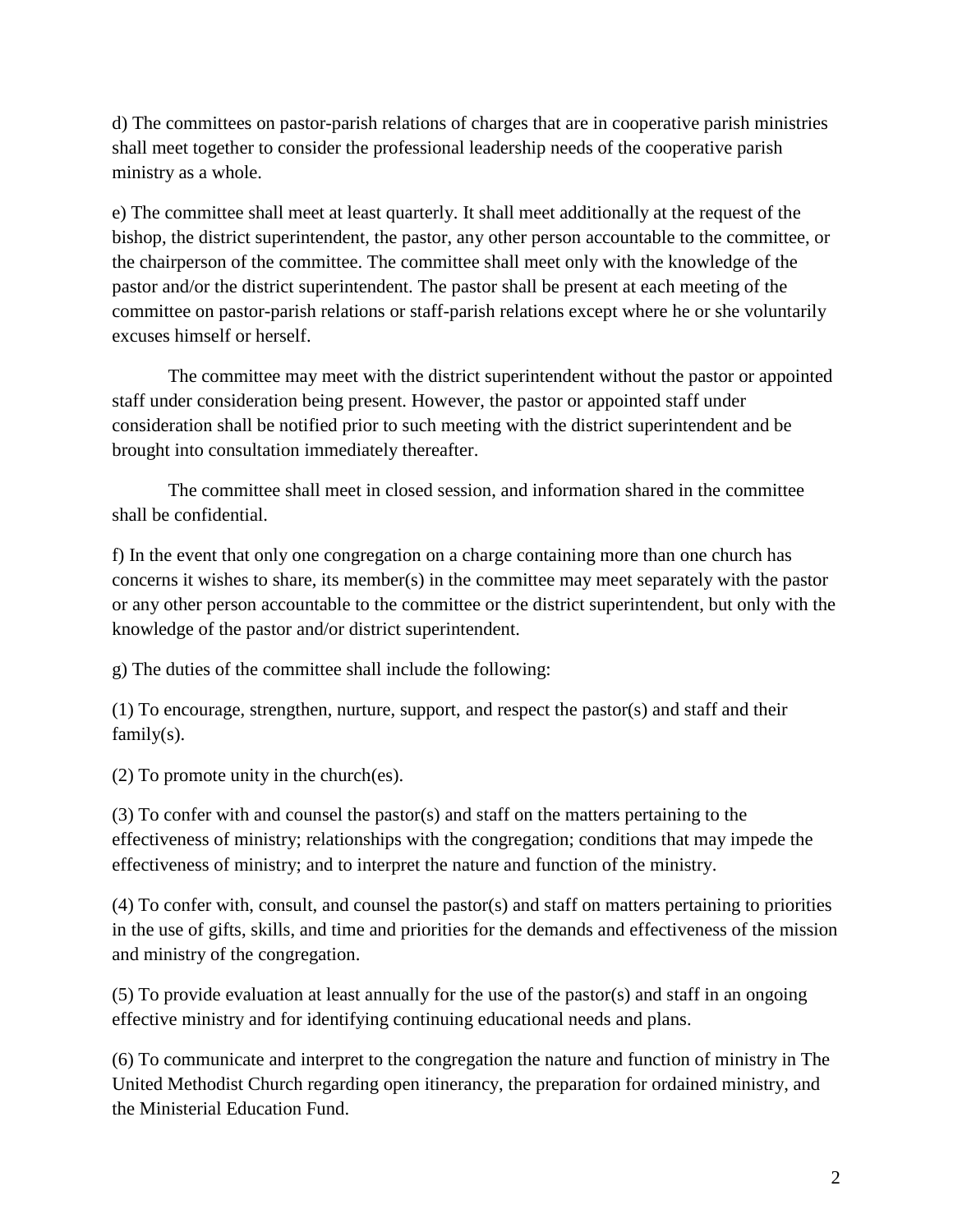(7) To develop and approve written job descriptions and titles for associate pastors and other staff members in cooperation with the senior pastor. The term associate pastor is used as a general term to indicate any pastoral appointment in a local church other than the pastor in charge (see ¶ 339). Committees shall be encouraged to develop specific titles for associate pastors that reflect the job descriptions and expectations.

(8) To consult with the pastor and staff concerning continuing education and spiritual renewal, to arrange with the church council for the necessary time and financial assistance for the attendance of the pastor and/or staff at such continuing education and spiritual renewal events as may serve their professional and spiritual growth, and to encourage staff members to seek professional certification in their fields of specialization.

(9) To enlist, interview, evaluate, review, and recommend annually to the charge conference lay preachers and persons for candidacy for ordained ministry (see ¶¶ 247.8 and 310), and to enlist and refer to the General Board of Global Ministries persons for candidacy for missionary service, recognizing that The United Methodist Church affirms the biblical and theological support of persons regardless of gender, race, ethnic origin, or disabilities for these ministries. Neither the pastor nor any member of the committee on pastor-parish relations shall be present during the consideration of a candidacy application or renewal for a member of their immediate family. The committee shall provide to the charge conference a list of students from the charge who are preparing for ordained ministry, diaconal ministry, and/or missionary service, and shall maintain contact with these students, supplying the charge conference with a progress report on each student.

(10) To interpret preparation for ordained ministry and the Ministerial Education Fund to the congregation.

(11) To confer with the pastor and/or other appointed members of the staff if it should become evident that the best interests of the charge and pastor(s) will be served by a change of pastor(s). The committee shall cooperate with the pastor(s), the district superintendent, and the bishop in securing clergy leadership. Its relationship to the district superintendent and the bishop shall be advisory only.9 (See ¶¶ 430-433.)

(12) To recommend to the church council, after consultation with the pastor, the professional and other staff positions (whether employee or contract) needed to carry out the work of the church or charge. The committee and the pastor shall recommend to the church council a written statement of policy and procedures regarding the process for hiring, contracting, evaluating, promoting, retiring, and dismissing staff personnel who are not subject to episcopal appointment as ordained clergy. Until such a policy has been adopted, the committee and the pastor shall have the authority to hire, contract, evaluate, promote, retire, and dismiss nonappointed personnel. When persons are hired or contracted, consideration shall be given to the training qualifications and certification standards set forth by the general Church agency to which such positions are